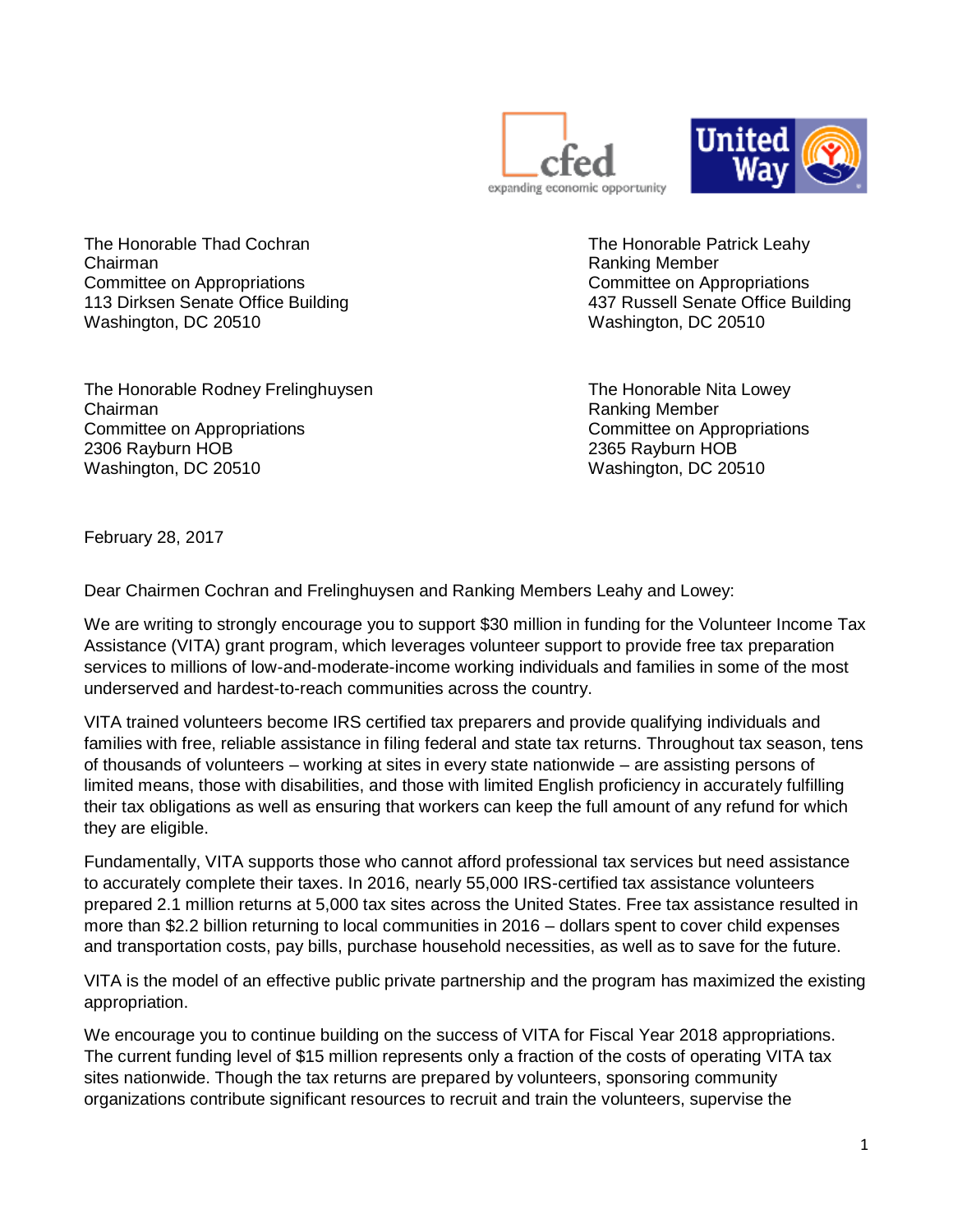volunteers to ensure accuracy, provide office space and computers for electronic filing, and conduct outreach to community members.

Demand for VITA services also continues to grow – especially as the IRS's capacity to respond to taxpayer needs has declined. The IRS has determined that while 2.1 million presently access free tax assistance, a total of 19 million would do so if it were readily available.

We, the undersigned organizations, call upon you to provide \$30 million in funding for the individuals and families who utilize VITA to accurately file their taxes and grow in their financial stability and success. Given the significant return on investment for this program and the growing demand for quality free tax assistance, we encourage you to prioritize strong funding for the Community Volunteer Income Tax Assistance Grant Program in FY2018 Appropriations.

Thank you for your consideration.

Sincerely,

## **National**

Corporation for Enterprise Development Consumer Action Credit Builders Alliance Davenport Consulting National Coalition for Asian Pacific American Community Development (CAPACD) National Consumer Law Center National Federation of Community Development Credit Unions National Network to End Domestic Violence RESULTS Self-Help Federal Credit Union United Way Worldwide

## **Alaska**

Community Financial, Inc. United Way of Anchorage

## **Alabama**

United Way of East Central Alabama

## **Arizona**

A New Leaf Center for Economic Integrity Earn to Learn Goodwill Industries of Southern Arizona, Inc. Interfaith Community Services Our Family Services Pima County Housing Center The Primavera Foundation, Inc. United Way of Northern Arizona

# **Arizona (cont.)**

United Way of Tucson and Southern Arizona Valley of the Sun United Way

### **Arkansas**

Arkansas Community Institute Asset Development Research Team (University of Arkansas) United Way of Northeast Arkansas United Way of the Ouachitas

## **California**

Alameda County Community Asset Network Antioch First 5 Arrowhead United Way CAMEO - California Assoc. for Micro Enterprise **Opportunity** Coastside Hope - VITA Program Community Child Care Council (4Cs) of Alameda **County** Community Financial Resources Contra Costa Family Economic Security Partnership Corona Norco United Way East Bay Works - Concord Ensuring Opportunity Campaign to End Poverty in Contra Costa County Fremont Family Resource Center HIP Housing Juma Ventures Mission Economic Development Agency Monument First 5 Center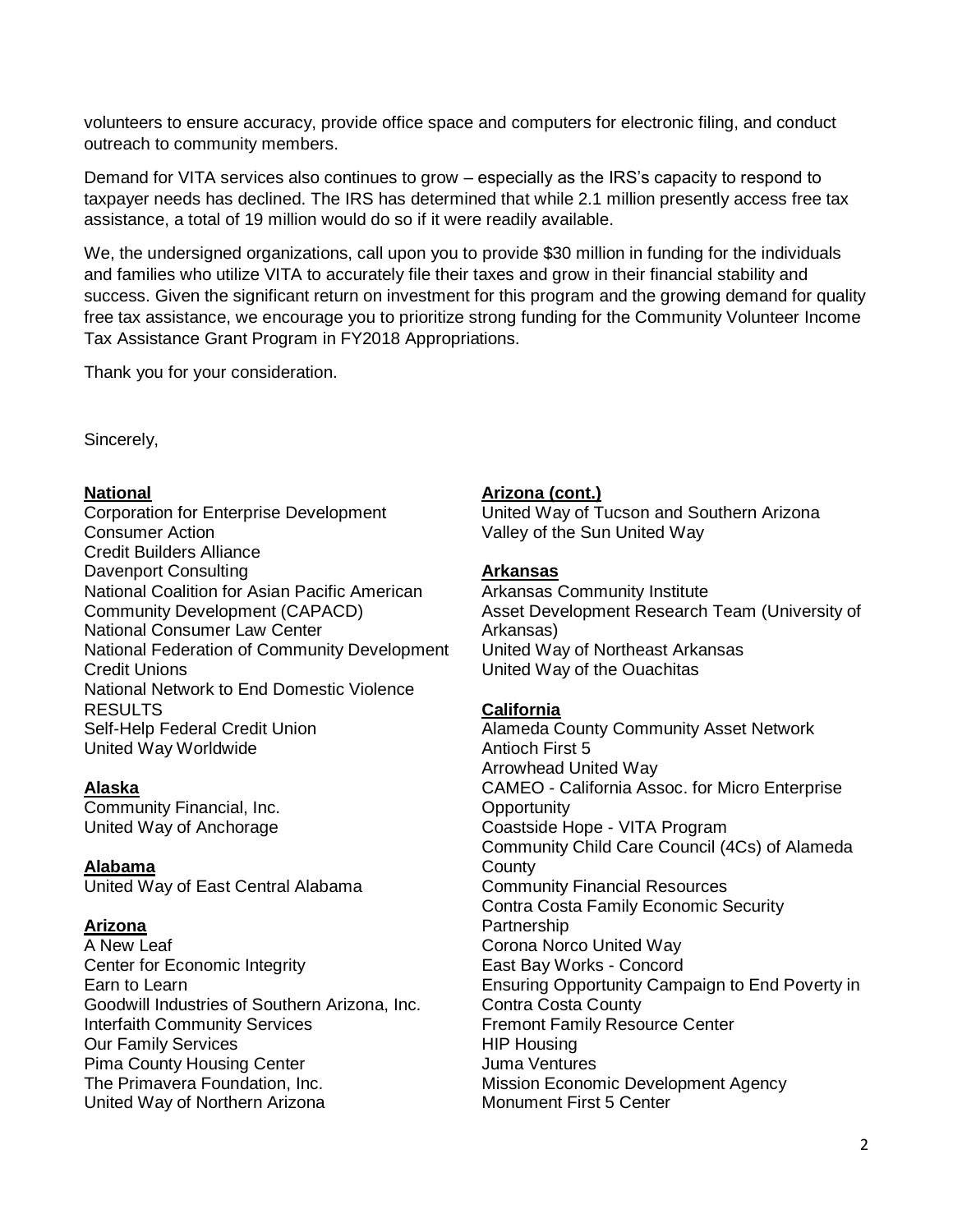## **California (cont.)**

Opportunity Fund Orange County United Way PACE - Pacific Asian Consortium in Employment Peninsula Family Service Project Read Richmond Community Foundation Rubicon Programs Sacred Heart Community Service San Francisco Office of Financial Empowerment SparkPoint Contra Costa United Way Bay Area United Way California Capital Region United Way Fresno Madera Counties United Way Monterey County United Way of Greater Los Angeles United Way of Kern County United Way of Santa Cruz County United Way of Stanislaus County United Way of the Desert United Way of the Wine Country United Ways of California

## **Colorado**

Colorado Center on Law and Policy Colorado Fiscal Institute Denver Asset Building Coalition MakeChange NoCo (VITA / TCE Programs) Pikes Peak United Way United Way of Larimer County

## **Connecticut**

Connecticut Association for Human Services Connecticut United Ways Human Resources Agency of New Britain, Inc. Middlesex Coalition for Children

## **Delaware**

Nehemiah Gateway CDC

## **Florida**

2-1-1 Suncoast, Inc. Actual HR ALSO Youth, Inc Barry University Bealls Inc Big Brothers Big Sisters of the Sun Coast Boys & Girls Clubs of Manatee County Boys & Girls Clubs of Sarasota County Branches, Inc. CareerEdge Funders Collaborative

# **Florida (Cont.)**

Catalyst Miami Children First City of Bradenton City of Miami Gardens Betty T Ferguson City of St. Petersburg City of Sweetwater Clerk of Circuit Court and County Comptroller Community Access Center Inc DeSoto / Highlands County Health Department Economic Development Corp. of Sarasota County Exchange Club Family Partnership Center of Manatee County, Inc. Florida Alliance of CDCs Four Winds Network Services Girl Scouts of Gulfcoast Florida, Inc. Goodwill Industries-Manasota Gulf Coast Community Foundation Gulf Coast Signs of Sarasota, Inc. Habitat for Humanity South Sarasota County, Inc. Haitian Neighborhood Center, Sant La Harvest Tabernacle of Sarasota, Inc Heart of Florida United Way Manatee Children's Services Manatee Community Action Agency, Inc. Manatee Community FCU Meals on Wheels PLUS of Manatee, Inc. Myakka City Community Center Performance Design Group Planned Parenthood of Southwest and Central Florida PPi Technologies GROUP R&L Healthcare Advisors Rotary Futures College Resource Center Safe Place and Rape Crisis Center Sarasota Young Professionals Group Senior Friendship Centers, Inc. St. Stephen's Episcopal Church St. Thomas University School of Law Suncoast Technical College SWFL Chapter of the American Red Cross The Florida Center for Early Childhood The Greater Sarasota Chamber of Commerce **Tribridge** Trident Building Systems TSE Industries UnidosNow United Way of Broward County United Way of Florida United Way of Miami-Dade United Way of Northeast Florida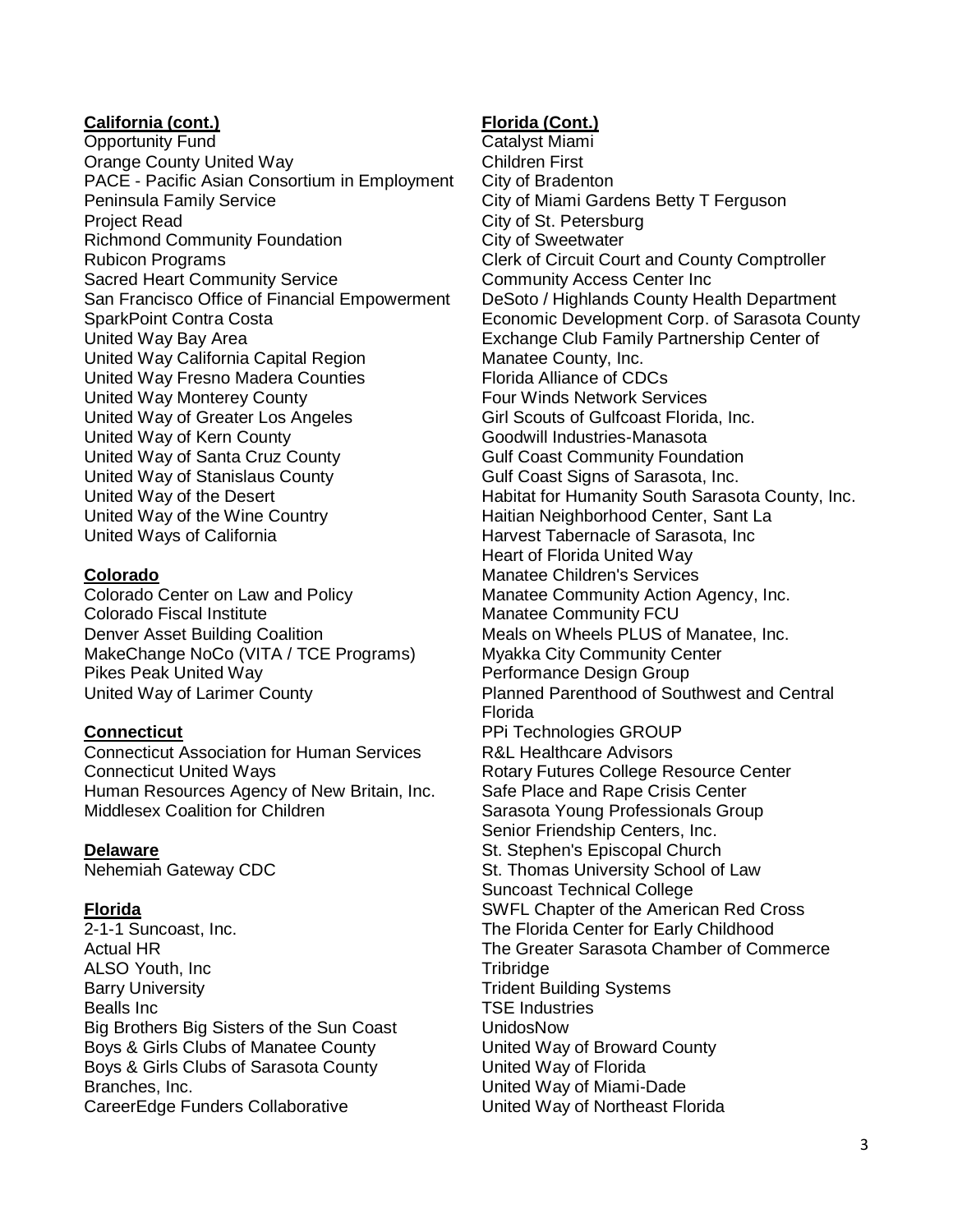## **Florida (Cont.)**

United Way of Okaloosa & Walton counties United Way of Palm Beach County United Way Pasco United Way Suncoast Veethree Youth Co-Op, Inc.

### **Georgia**

Cooperative Customer Communications GADVBE-Georgia Disabled Veterans Business **Enterprises** United Way of Greater Atlanta Urban Asset Builders

### **Hawaii**

Aloha United Way Domestic Violence Action Center (DVAC) Epilepsy Foundation of Hawaii Feeding Hawaii Together Org Goodwill Industries of Hawaii Hawai'i Alliance for Community-Based Economic **Development** Hawaii Book & Music Festival Hawaii Federal Credit Union Hawaii HomeOwnership Center Hawaii International Child, Inc. Hawaii Performing Arts Co. dba Manoa Valley **Theatre** Hawaii VITA & Financial Empowerment Hawaiian Community Assets Ho`ola Na Pua HUGS For Hawaii's Seriously Ill Children and Their Families Lanakila Pacific Madd Hawaii Ohana Komputer the early school The Mediation Center of the Pacific, Inc. Waialua Federal Credit Union YWCA Oahu

## **Idaho**

United Way of South Central Idaho United Way of Treasure Valley

#### **Illinois**

Center for Changing Lives Center for Economic Progress Center for Financial Services Innovation Community Plus Federal Credit Union

#### **Illinois (cont.)**

Heartland Alliance for Human Needs & Human **Rights** Holberg Finacnial Illinois Asset Building Group Ladder Up Northwest Side Housing Center Project IRENE United Way of Central Illinois United Way of Champaign County United Way of Illinois United Way of Lee County United Way of Metropolitan Chicago United Way of Rock River Valley United Way of the Quad Cities Area Warren County United Way Woodstock Institute

### **Indiana**

Indiana Association of United Ways Jackson County United Way United Way of Central Indiana United Way of Knox County United Way of Monroe County

### **Iowa**

coasap Hawkins & Hawkins Consulting LLC Iowa Coalition Against Domestic Violence Iowa Saves South Central Iowa Federation of Labor United Way of Central Iowa United Way of East Central Iowa United Ways of Iowa

## **Kansas**

Hutchinson Community Foundation Labette County Emergency Assistance Center Manahttan Area HFH Peace Connections United Way of Greater Topeka United Way of McPherson County United Way of the Flint Hills United Way of the Plains United Way of Wyandotte

### **Kentucky**

Anderson County Adult Learning Center Jewish Family & Career Services of Louisville Louisville Asset Building Coalition Mayfield-Graves County United Way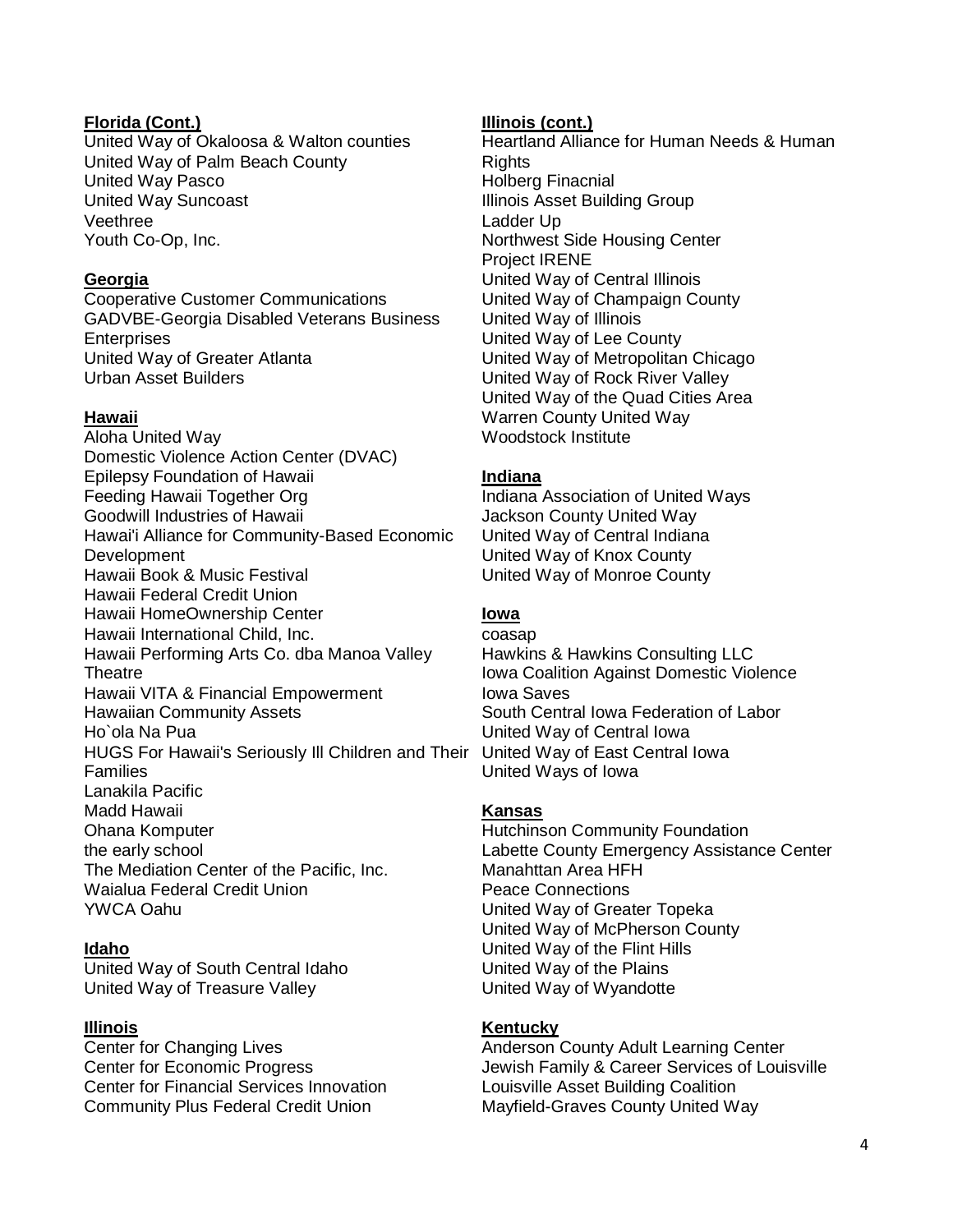## **Kentucky (cont.)**

Metro United Way Nicholasville Tourism. Jessamine Safehouse inc The Center for Great Neighborhoods The Hamilton-Ryker Group The Hockensmith Agency, Inc. United Way Bourbon County United Way of Central Kentucky United Way of Franklin County United Way of Greater Cincinnati United Way of Kentucky United Way of Mason County United Way of Murray Calloway County United Way of Southern Kentucky United Way of the Bluegrass

## **Louisiana**

Capital Area United Way Church for the Highlands Highland Center Ministries Louisiana Association of United Ways United Way of Acadiana United Way of Central Louisiana United Way of Northwest Louisiana United Way of Southeast Louisiana VITA Loyola University New Orleans College of Law

# **Maine**

CA\$H Maine LifeStyles of Maryland New Ventures Maine United Way of Androscoggin County United Way of Eastern Maine United Way of Greater Portland United Way of Mid Coast Maine United Way of Mid-Maine United Way of Oxford County United Way of the Tri-Valley Area United Way of York County

## **Maryland**

Baltimore CASH Campaign CASA Delmarva Community Services, Inc. GVE Media/PR MakingChange, Inc. Maryland CASH Campaign Montgomery County Maryland Community Action Board SHORE UP! Inc.

# **Maryland (cont.)**

Tzu Chi Foundation United Way of Charles County United Way of Frederick County

### **Massachusetts**

Berkshire United Way Compass Working Capital JVS Boston Lawrence Community Works United Way of Central Massachusetts United Way of North Central United Way of Pioneer Valley Valley Community Development Corp.

# **Michigan**

Asset Independence Coalition Capital Area United Way Global Aid Accounting Society Ionia County Intermediate School District Michigan Association of United Ways Oakland Livingston Human Service Agency Old National Bank Twin Rivers Elementary School United Way for Southeastern Michigan United Way Montcalm-Ionia Counties United Way of the Eastern Upper Peninsula United Way of Washtenaw County

# **Minnesota**

American Indian Community Development Corporation. Community Action Duluth Greater Twin Cities United Way Head of the Lakes United Way Lakes & Prairies Community Action Partnership Midwest Minnesota CDC Minnesota Asset Building Coalition Minnesota State, Mankato Neighborhood Development Alliance Prepare + Prosper Tri-County Action Program United Ways of Minnesota **WCMCA** 

# **Missouri**

East Missouri Action Agency, Inc.

## **Nevada**

Opportunity Alliance Nevada United Way of Southern Nevada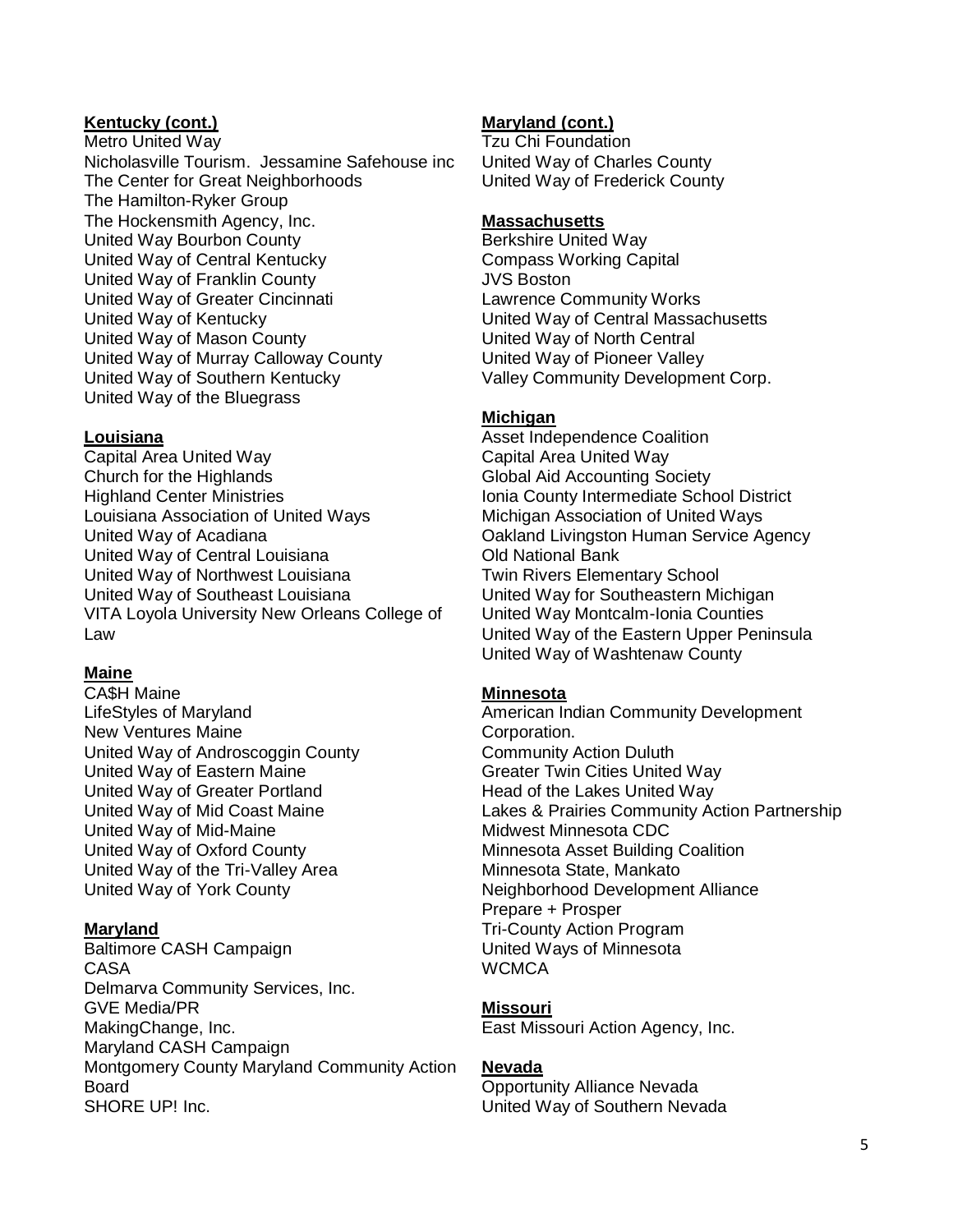## **New Hampshire**

New Hampshire Coalition Against Domestic and Sexual Violence Southern NH Services Inc.

## **New Jersey**

Bergen County's United Way Divine Purpose Community Services Inc United Way of Central Jersey United Way of Essex and West Hudson United Way of Gloucester County United Way of Gr. Philadelphia & Southern New **Jersey** United Way of Greater Mercer County United Way of Greater Union County United Way of Hunterdon County United Way of Monmouth and Ocean Counties United Way of Northern New Jersey United Way of Passaic County

# **New Mexico**

United Way of Central New Mexico

## **New York**

Chenango United Way Circles of Mercy CA\$H Coalition-Greater Capital Region CSEA/AFSCME Local 1000 Empire Justice Center Hoosick Area Church Association Mechanicville Area Community Services Center, Inc. Neighborhood Trust Financial Partners RCIL Start Small Think Big STCASH c/o Steuben Churchpeople Against Poverty The Financial Clinic United Way of Buffalo & Erie County United Way of Cayuga County United Way of Central New York United Way of Delaware and Otsego Counties United Way of Greater Rochester United Way of Livingston & Wyoming Counties United Way of New York State United Way of Northern Chautauqua County United Way of Ontario County United Way of Rockland County United Way of Rome NY & Western Oneida **County** United Way of the Greater Capital Region

### **New York (cont.)**

United Way of the Valley and Greater Utica Area, Inc. United Way of Tompkins County United Way of Westchester & Putnam Urban Upbound UWGR

## **North Carolina**

Community link IDA and Asset Building Collaborative of NC North Carolina Assets Alliance United Way Greater High Point United Way of North Carolina

## **North Dakota**

ND Economic Security & Prosperity Alliance

## **Ohio**

American Red Cross Cincinnati Chapter ASIA, INC. Cleveland Neighborhood Progress Cuyahoga EITC Coalition led by Enterprise Community Partners Hacienda CDC Neighborhood Housing Services of Greater **Cleveland** Ohio United Way The Potter's House Ministries, Inc. United Way of Central Ohio United Way of Greater Cincinnati United Way of Greater Cleveland United Way of Greater Stark Co United Way of Hancock County United Way of Summit County

# **Oklahoma**

Citizen Potawatomi Community Development **Corporation** Oklahoma Policy Institute

## **Oregon**

Bienestar, Inc. Bradley Angle CASA of Oregon CASH Oregon Catholic Charities Oregon City of Salem Housing Authority Community Connection of Northeast Oregon, Inc. Corban University Innovative Changes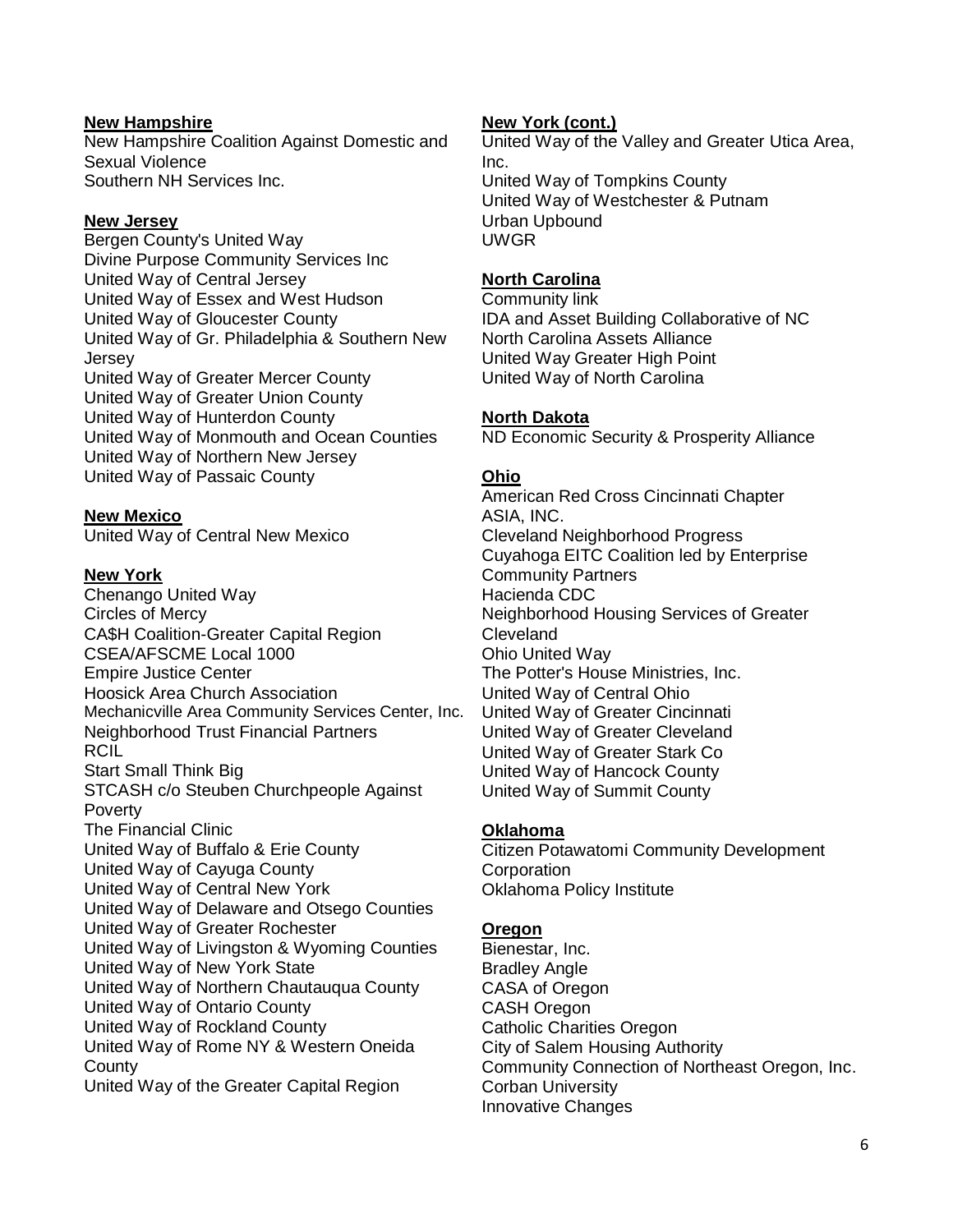#### **Oregon (cont.)**

Kathy Lawrence Construction Clean **McMinnville** Mercy Corps Northwest MERIT Metropolitan Family Service Micro Enterprise Services of Oregon Mid-Columbia Housing Authority Mt. Hood Community College Neighborhood Partnerships Northwest Family Services Northwest Housing Alternatives Northwest Oregon Housing Authority **ONABEN** Open Door HousingWorks Proud Ground Self Enhancement, Inc. United Way of Columbia County United Way of Deschutes County Warm Springs Community Action Team

## **Pennsylvania**

Berks Encore Bridge of Hope Centre County Campaign for Working Families, Inc Catholic Charities, Inc. of the Diocese of Altoona-Johnstown Center for Community Resources Center for Leadership, Development and Advocacy Centre Co. Women's Resource Center Centre County United Way Centre Volunteers in Medicine Clarifi Columbia Life Network Community Help Centre Fayette County Community Action Agency, Inc. Holy Trinity Lutheran Church Housing Transitions Life Transforming Ministries North Penn United Way Park Forest Preschool PathWays PA Philadelphia Chinatown Development Corporation State College Community Land Trust The Factory Ministries United Way of Beaver County United Way of Berks County United Way of Butler County United Way of Carlisle & Cumberland County

### **Pennsylvania (cont.)**

United Way of Chester County United Way of Columbia County United Way of Erie County United Way of Lackawanna & Wayne Counties United Way of Lancaster County United Way of Lebanon County United Way of Monroe County United Way of Pennsylvania United Way of Southwestern PA United Way of the Capital Regeion United Way of the Titusville Region United Way of Wyoming Valley United Way of York County, PA West Philadelphia Financial Services Institution Women's Opportunities Resource Center YMCA of Centre County

### **South Carolina**

United Way Association of South Carolina United Way of Aiken County United Way of Anderson County United Way of Greenville County United Way of the Midlands

## **Tennessee**

New Level Community Development Corp. United Way of Greater Knoxville United Way of Metropolitan Nashville VITA Lenoir City

## **Texas**

Alliance for Multicultural Community Services Articulate Labs Capital IDEA Houston Center for Transforming Lives Chinese Community Center Crisis Assistance Center Greater Longview United Way Houston Area Urban League Houston Habitat for Humanity Midland College Midland Rape Crisis and Children's Advocacy **Center** Northwest Assistance Ministries RAISE Texas Sheppard AFB VITA Volunteer Texas A&M International University The Women's Resource of Greater Houston United Way of Brazoria County